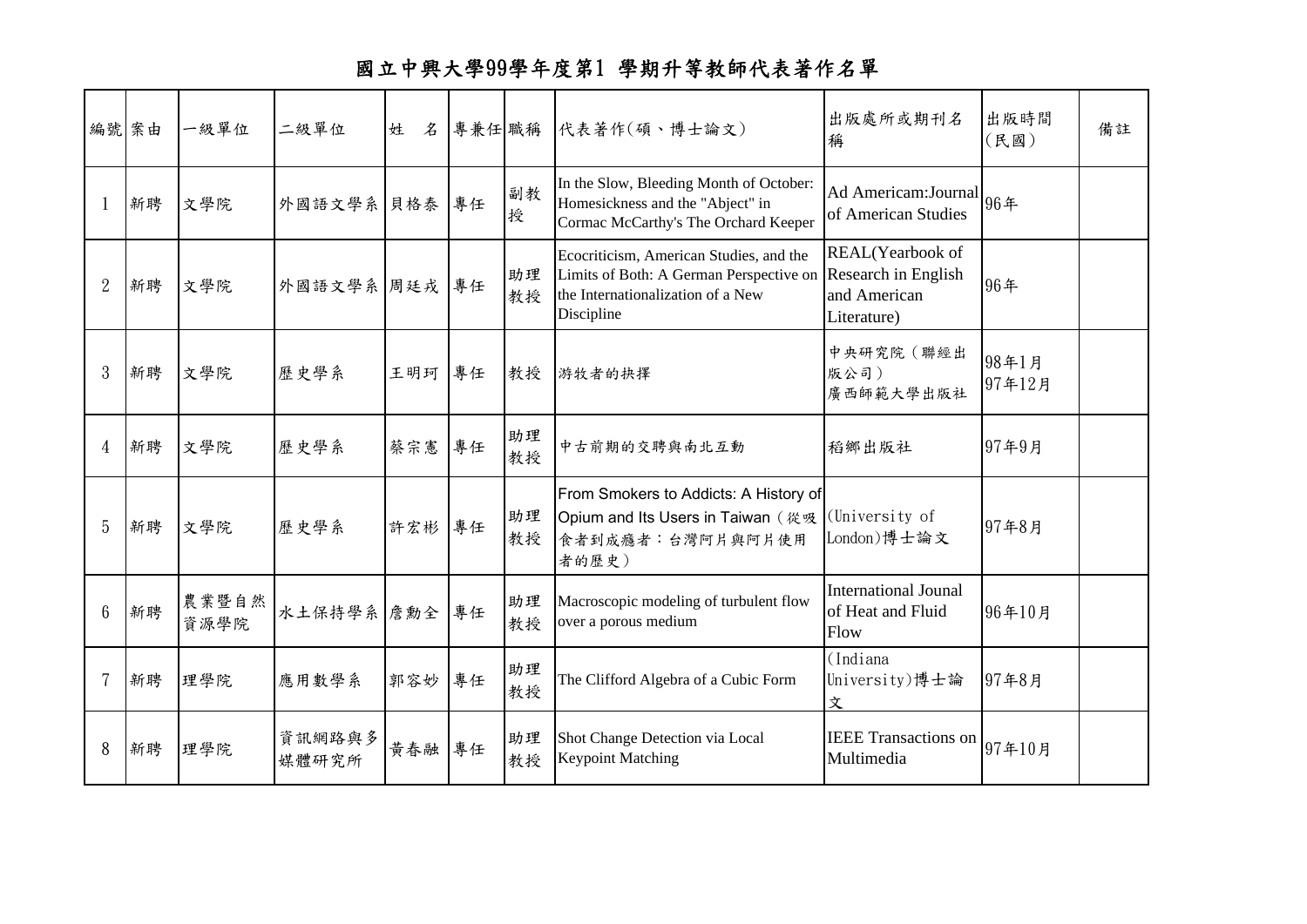## 國立中興大學99學年度第1 學期升等教師代表著作名單

| 編號 案由 |    | 一級單位          | 二級單位             | 姓<br>$\mathcal{Z}$ |    |          | 專兼任 職稱 代表著作(碩、博士論文)                                                                                                                                    | 出版處所或期刊名<br>稱                                       | 出版時間<br>(民國)         | 備註 |
|-------|----|---------------|------------------|--------------------|----|----------|--------------------------------------------------------------------------------------------------------------------------------------------------------|-----------------------------------------------------|----------------------|----|
| 9     | 新聘 | 工學院           | 電機工程學系 吳崇賓       |                    | 專任 | 助理<br>教授 | Low Complexity Postprocessing and<br>Motion Estimation Algorithms in Video<br>Coders                                                                   | 博士論文                                                | 92年7月                |    |
| 11    | 新聘 | 工學院           | 生醫工程研究<br>所      | 林淑萍                | 專任 | 助理<br>教授 | A reversible surface functionalized<br>nanowire transistor to study protein-<br>protein interactions                                                   | Nano Today                                          | 98年5月                |    |
| 12    | 新聘 | 生命科學院         | 基因體暨生物<br>資訊學研究所 | 陳盈璁                | 專任 | 助理<br>教授 | Mobilization of qnrB2 and ISCR1 in<br>Plasmids                                                                                                         | <b>Antimicrobial Agents</b><br>and Chemotherapy     | 98年                  |    |
| 13    | 新聘 | 社會科學暨<br>管理學院 | 財務金融學系 葉宗穎       |                    | 專任 | 助理<br>教授 | Jump and Volatility Risk Premiums<br>Implied by VIX                                                                                                    | Journal of Economic<br>Dynamics and<br>Control      | 預計99年出<br>版(已接<br>受) |    |
| 14    | 新聘 | 文學院           | 文學院              | 郭政忠                | 兼任 | 助理<br>教授 | The Deconstruction and Salvation of<br>Digital Utopia-Interface Art                                                                                    | Journal of National<br>Taiwan Museum of<br>Fine Art | 96年4月                |    |
| 15    | 新聘 | 文學院           | 文學院              | 張英裕 兼任             |    | 助理<br>教授 | 加齢性白內障患者 色彩識別 関<br>研<br>究                                                                                                                              | 學會<br>日本<br>JSSD(設計學會)第<br>57回研究發表大會                | 99年7月                |    |
| 16    | 新聘 | 文學院           | 歷史學系             | 許松源                | 兼任 | 助理<br>教授 | 經義與史論--王夫之《春秋》學研究                                                                                                                                      | 博士論文                                                | 97年1月                |    |
| 17    | 新聘 | 理學院           | 應用數學系            | 方瓊菀 兼任             |    | 助理<br>教授 | ZnO:A1 nanostructures synthesized on<br>pre-deposited aluminum (A1)/Si template:<br>Formation, Photoluminescence and<br><b>Electron Field Emission</b> | Thin Solid Films                                    | 97年12月               |    |